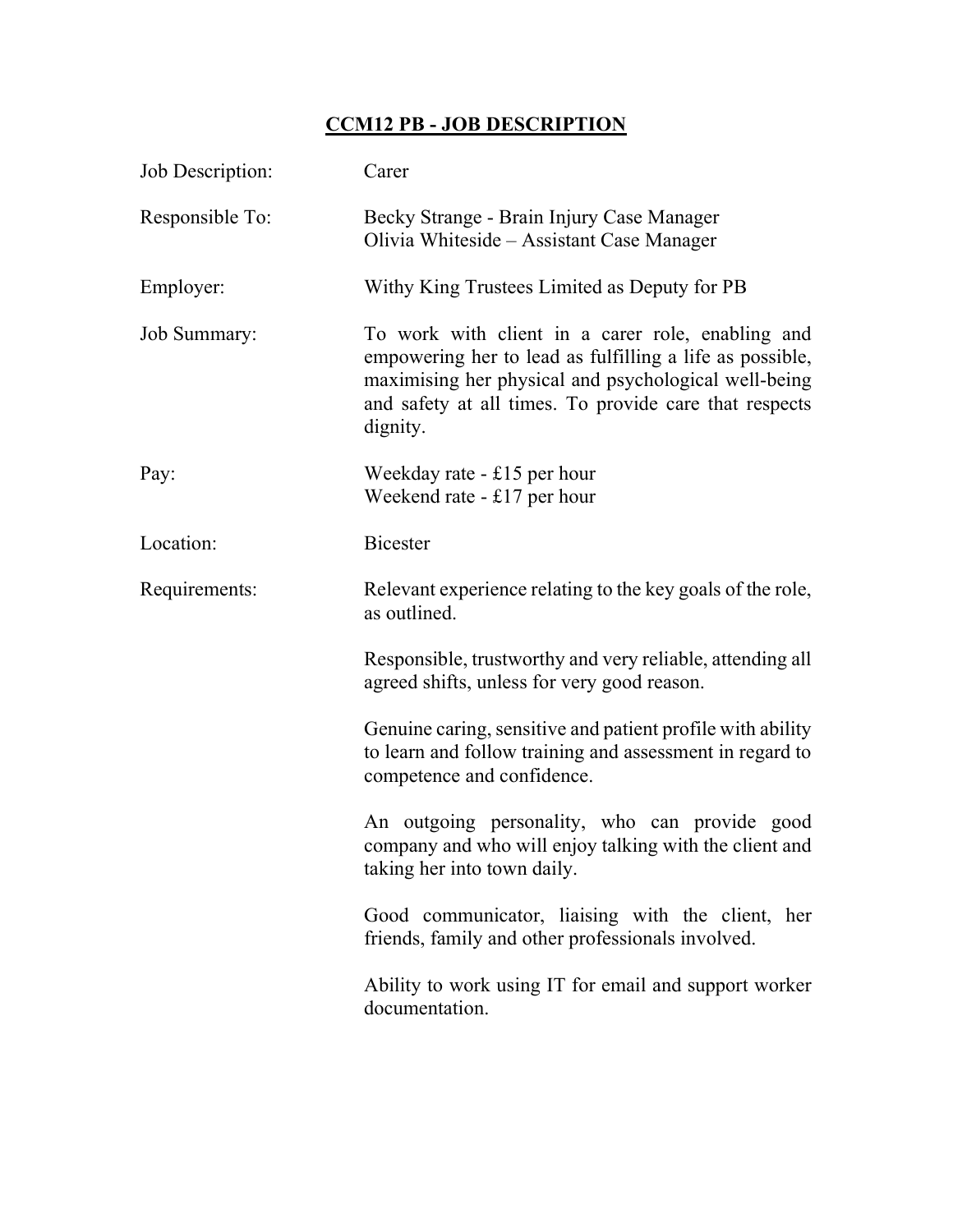## Key Goals:

- (1) To support recommendations made by treating therapists and incorporate into daily routine.
- (2) To build rapport with the client and develop a good working relationship.
- (3) To empower the client to make choices and decisions with full information.
- (4) To support the client physically, as necessary, in line with professional guidance.
- (5) To maintain professional boundaries.
- (6) Respect the need for confidentiality when the client or their family speak/communicate on matters of a private and personal nature.
- (7) To be aware of the dynamics between client and her family members and communicate any concerns if the client is feeling overwhelmed.
- (8) Maintain good communication with other professionals in the team and support them as and when necessary, taking responsibility for completion of administrative tasks and paperwork, completing handovers, etc.
- (9) Read and keep updated with all CCMS policies and procedures.
- (10) To maintain and submit accurate, relevant records that monitors the efficacy and progress of any interventions recommended by professional therapists.
- (11) To ensure continuity and consistency of support.
- (12) To notify the case manager of any issues or concerns, immediately.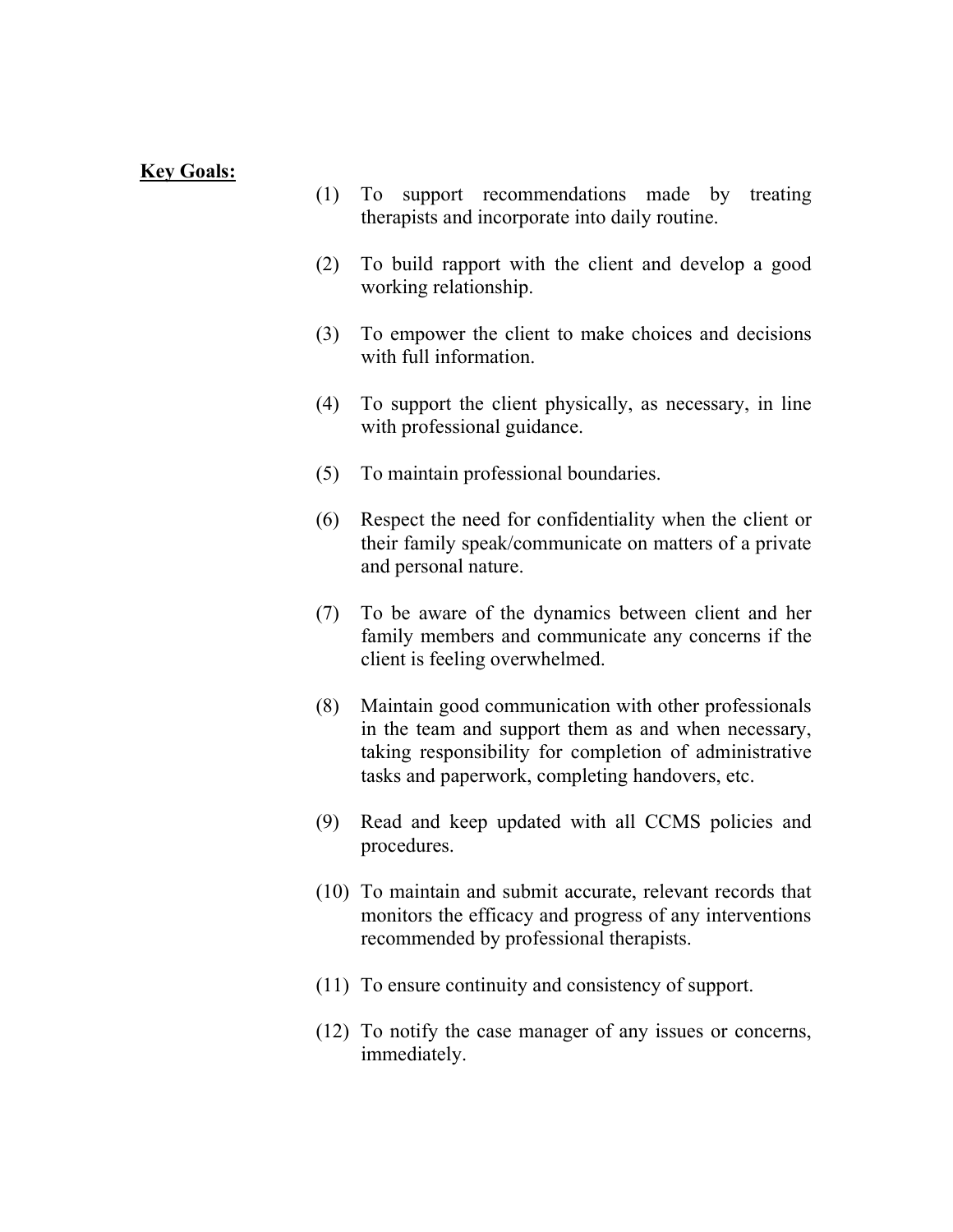(13) To establish effective relationships with the client and other members of the support team/to become a team player

## Principle Responsibilities

- To help and support the development of life skills for PB.
- To encourage and develop PB's strengths.
- To work in a manner that increases PB's independence.
- To explore, develop, and sustain beneficial activities for PB.
- To act as an advocate for PB.
- To ensure that PB is aware of and in agreement at all times with regard to actions and activities undertaken and the location.
- Assist with personal care.
- To obtain medical care for PB should any emergency occur whilst she is in your care.
- To be supervised and work under the direction of the brain injury case manager and to keep the case manager informed at all times of any problems or matters for concern that may arise.
- To accurately implement the actions agreed with the brain injury case manager and to accurately maintain written records also as directed by the case manager.
- To be trained by the brain injury case manager and professional therapists and to incorporate the training within your work.
- To support and advise PB and attend meetings appointments, etc, that have a bearing on her care and rehabilitation.

| Pay Monthly: | A form will be forwarded to you for completion<br>regarding details required. Hours will be collected in<br>order to be sent to payroll before the 20 <sup>th</sup> of the month.<br>You will be paid by cheque/BACS by the $1st$ of each<br>month or as soon as can be arranged thereafter. |
|--------------|----------------------------------------------------------------------------------------------------------------------------------------------------------------------------------------------------------------------------------------------------------------------------------------------|
| Contract:    | There will be a six-month probationary period with a<br>formal appraisal thereafter.                                                                                                                                                                                                         |
|              | Initially a letter of appointment will be given, which<br>will contain your holiday entitlement, sickness                                                                                                                                                                                    |

arrangements, hourly rate, etc.